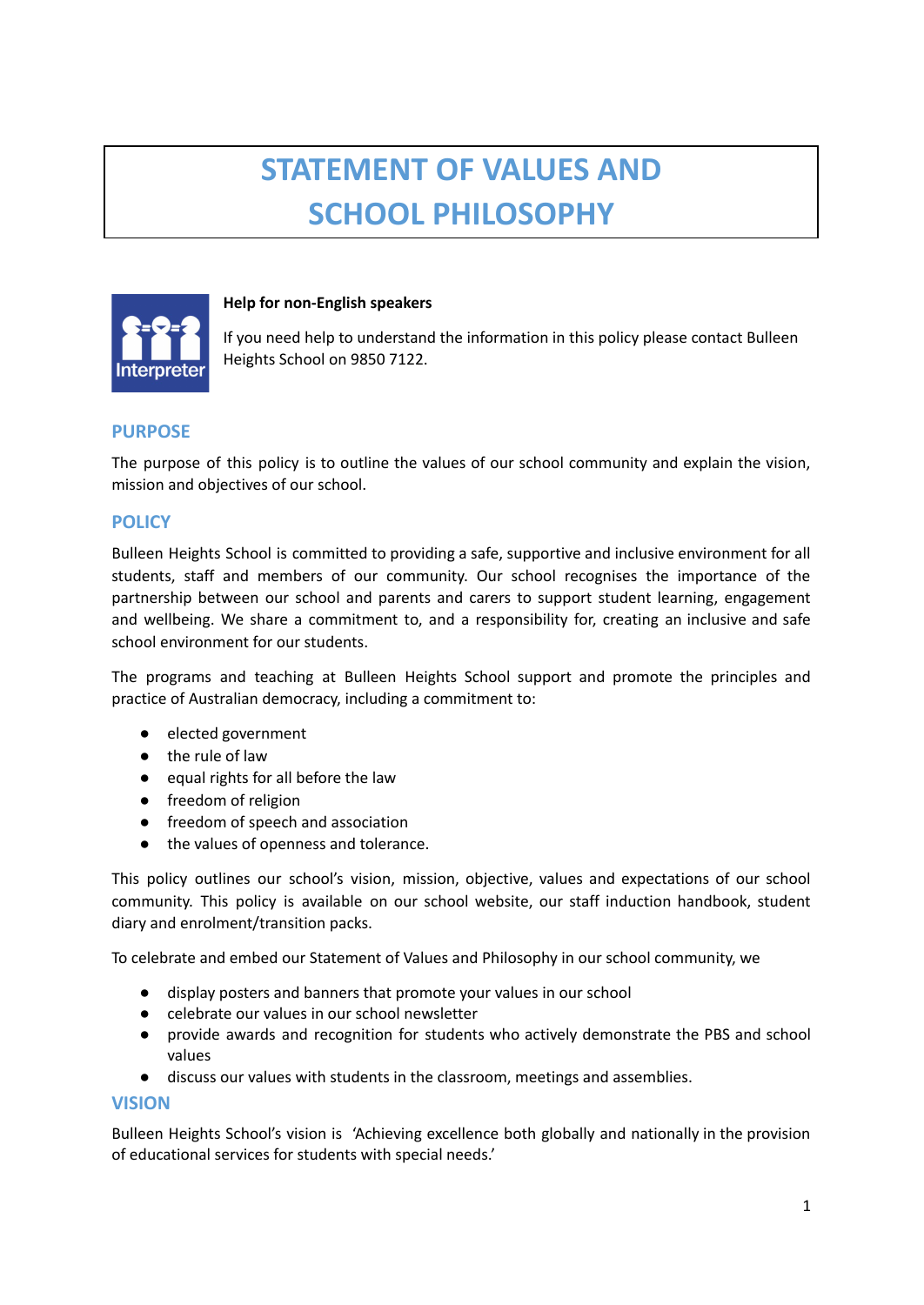#### **MISSION**

Bulleen Heights School's mission is 'Preparing students with autism spectrum disorders and to achieve the best outcomes from life's opportunities.'

## **VALUES**

Bulleen Heights School's values are Integrity, Respect, Consistency, High Professional Standards, Care and Support.

#### **BEHAVIOURAL EXPECTATIONS**

Bulleen Heights School acknowledges that the behaviour of staff, parents, carers and students has an impact on our school community and culture. We acknowledge a shared responsibility to create a positive learning environment for the children and young people at our school.

As principals and school leaders, we will:

- model positive behaviour and effective leadership
- communicate politely and respectfully with all members of the school community
- work collaboratively to create a school environment where respectful and safe behaviour is expected of everyone
- behave in a manner consistent with the standards of our profession and meet core responsibilities to provide safe and inclusive environments
- plan, implement and review our work to ensure the care, safety, security and general wellbeing of all students at school
- identify and support students who are or may be at risk
- do our best to ensure every child achieves their personal and learning potential
- work with parents to understand their child's needs and, where necessary, adapt the learning environment accordingly
- respond appropriately when safe and inclusive behaviour is not demonstrated and implement appropriate interventions and sanctions when required
- inform parents of the school's communication and complaints procedures
- ask any person who is acting in an offensive, intimidating or otherwise inappropriate way to leave the school grounds.

As teachers and non-teaching school staff, we will:

- model positive behaviour to students consistent with the standards of our profession
- communicate politely and respectfully with all members of the school community
- proactively engage with parents about student outcomes
- work with parents to understand the needs of each student and, where necessary, adapt the learning environment accordingly
- work collaboratively with parents to improve learning and wellbeing outcomes for students with additional needs
- communicate with the principal and school leaders in the event we anticipate or face any tension or challenging behaviours from parents
- treat all members of the school community with respect.

As parents and carers, we will:

● model positive behaviour to our child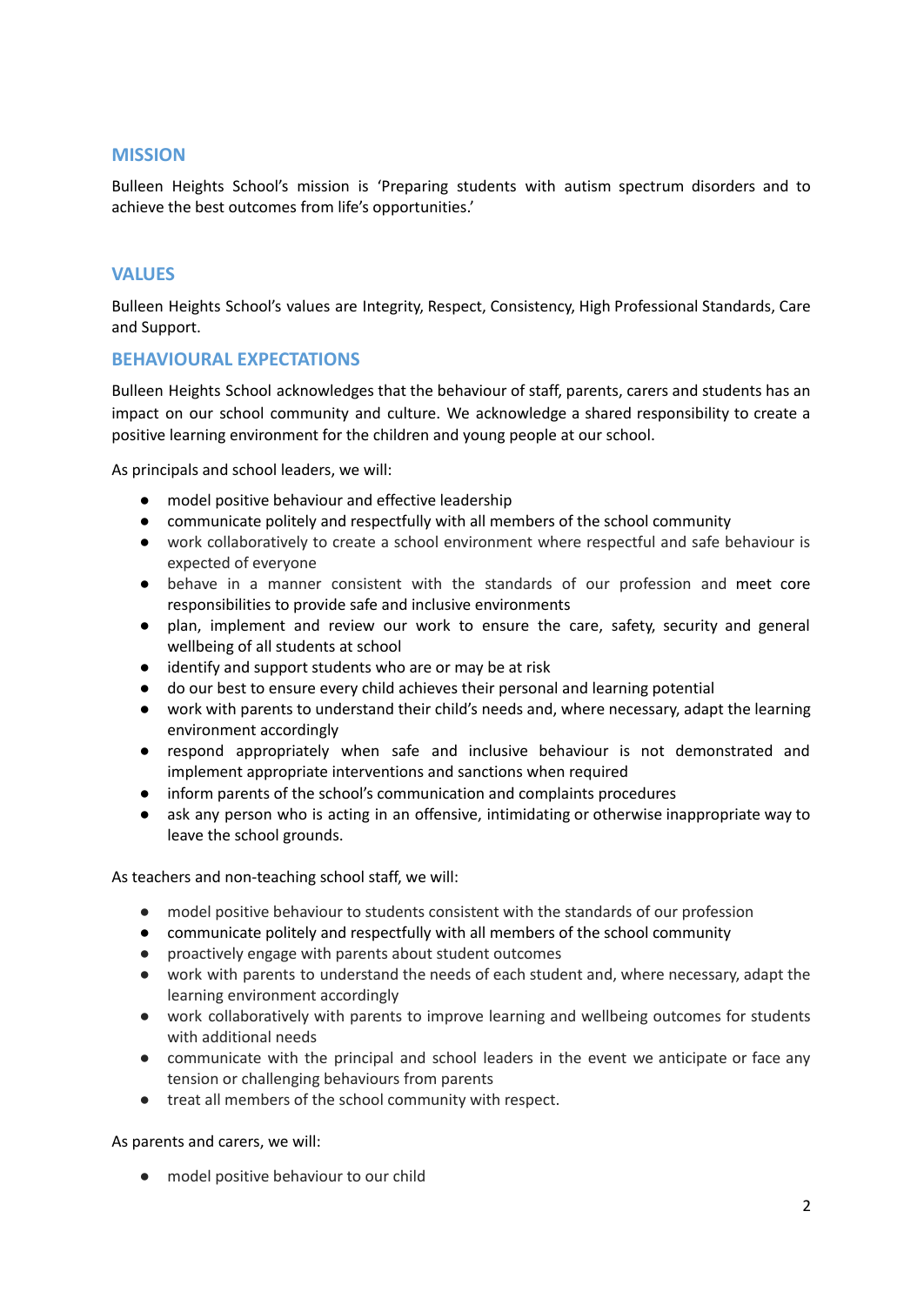- communicate politely and respectfully with all members of the school community
- ensure our child attends school on time, every day the school is open for instruction
- take an interest in our child's school and learning
- work with the school to achieve the best outcomes for our child
- communicate constructively with the school and use expected processes and protocols when raising concerns
- support school staff to maintain a safe learning environment for all students
- follow the school's processes for communication with staff and making complaints
- treat all school leaders, staff, students, and other members of the school community with respect.

#### As students, we will:

- model positive behaviour to other students
- communicate politely and respectfully with all members of the school community.
- comply with and model school values
- behave in a safe and responsible manner
- respect ourselves, other members of the school community and the school environment.
- actively participate in school
- not disrupt the learning of others and make the most of our educational opportunities.

As community members, we will:

- model positive behaviour to the school community
- treat other members of the school community with respect
- support school staff to maintain a safe and inclusive learning environment for all students
- utilise the school's processes for communication with staff and submitting complaints.

# **UNREASONABLE BEHAVIOURS**

Schools are not public places, and the Principal has the right to permit or deny entry to school grounds (for more information, see our *Visitors Policy*).

Unreasonable behaviour that is demonstrated by school staff, parents, carers, students or members of our school community will not be tolerated at school, or during school activities.

Unreasonable behaviour includes:

- speaking or behaving in a rude, manipulative, aggressive or threatening way, either in person, via electronic communication or social media, or over the telephone
- the use or threat of violence of any kind, including physically intimidating behaviour such as aggressive hand gestures or invading another person's personal space
- sending demanding, rude, confronting or threatening letters, emails or text messages
- sexist, racist, homophobic, transphobic or derogatory comments
- the use of social media or public forums to make inappropriate or threatening remarks about the school, staff or students.

Harassment, bullying, violence, aggression, threatening behaviour and unlawful discrimination are unacceptable and will not be tolerated at our school.

Unreasonable behaviour and/or failure to uphold the principles of this *Statement of Values and School Philosophy* may lead to further investigation and the implementation of appropriate consequences by the school Principal.